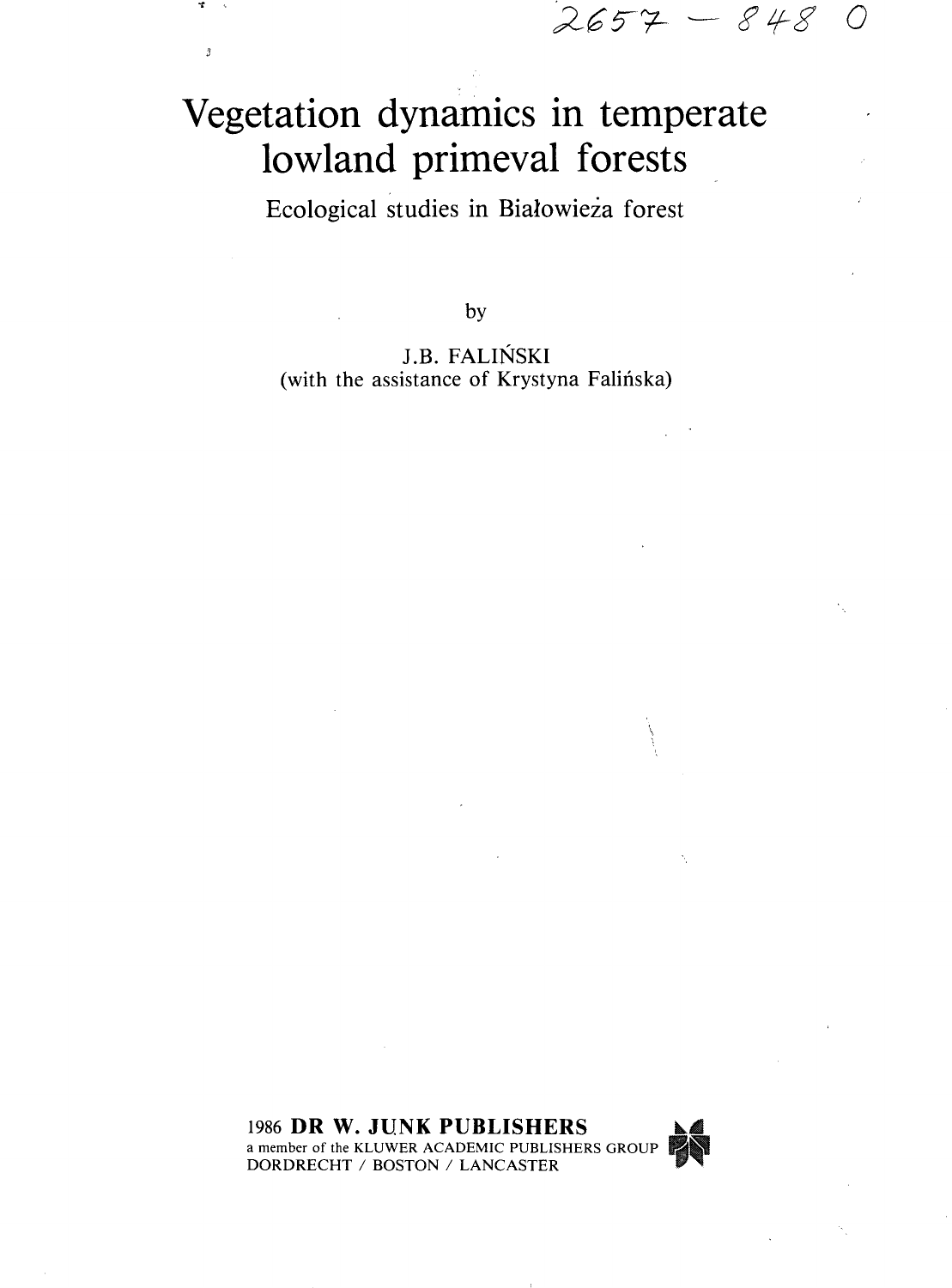$\mathcal{L}_{\mathcal{A}}$ 

 $\mathcal{O}(\mathcal{E}) \to \mathcal{E}$ 

## Contents

 $\frac{1}{2} \frac{1}{2} \frac{1}{2} \frac{1}{2} \frac{1}{2} \frac{1}{2} \frac{1}{2} \frac{1}{2} \frac{1}{2} \frac{1}{2} \frac{1}{2} \frac{1}{2} \frac{1}{2} \frac{1}{2} \frac{1}{2} \frac{1}{2} \frac{1}{2} \frac{1}{2} \frac{1}{2} \frac{1}{2} \frac{1}{2} \frac{1}{2} \frac{1}{2} \frac{1}{2} \frac{1}{2} \frac{1}{2} \frac{1}{2} \frac{1}{2} \frac{1}{2} \frac{1}{2} \frac{1}{2} \frac{$ 

| Preface                                                     |                                                                                                                                                                                                      | VII                                                      |
|-------------------------------------------------------------|------------------------------------------------------------------------------------------------------------------------------------------------------------------------------------------------------|----------------------------------------------------------|
| Acknowledgements                                            |                                                                                                                                                                                                      |                                                          |
|                                                             | Chapter I. AIM AND PREMISSES<br>Janusz Bogdan Faliński                                                                                                                                               |                                                          |
| I.1.<br>I.2.                                                | Introduction, aim and subject<br>Theoretical basis<br>2.1. Ecosystem theory and Białowieża Forest studies<br>2.2. Vegetation dynamics as an ecological process                                       | 1<br>4<br>4<br>5                                         |
| I.3.                                                        | Study area. Methodical basis. Material<br>3.1. Object<br>3.2. Organisation and methods<br>3.3. Nomenclature, abbreviations                                                                           | 8<br>8<br>11<br>13                                       |
|                                                             | Chapter II. THE AREA - BASIC DATA ABOUT BIALOWIEŻA FOREST<br>Janusz Bogdan Faliński                                                                                                                  |                                                          |
| II.1.<br>II.2.<br>II.3.<br>II.4.<br>II.5.<br>II.6.<br>II.7. | N<br>General features<br>1.1. The vegetation<br>1.2. Topography<br>1.3. Physico-geographical situation<br>Biogeography<br>History<br>Climate<br>Geology<br>Terrain formation and relief<br>Hydrology | 15<br>15<br>15<br>16<br>17<br>24<br>32<br>34<br>34<br>36 |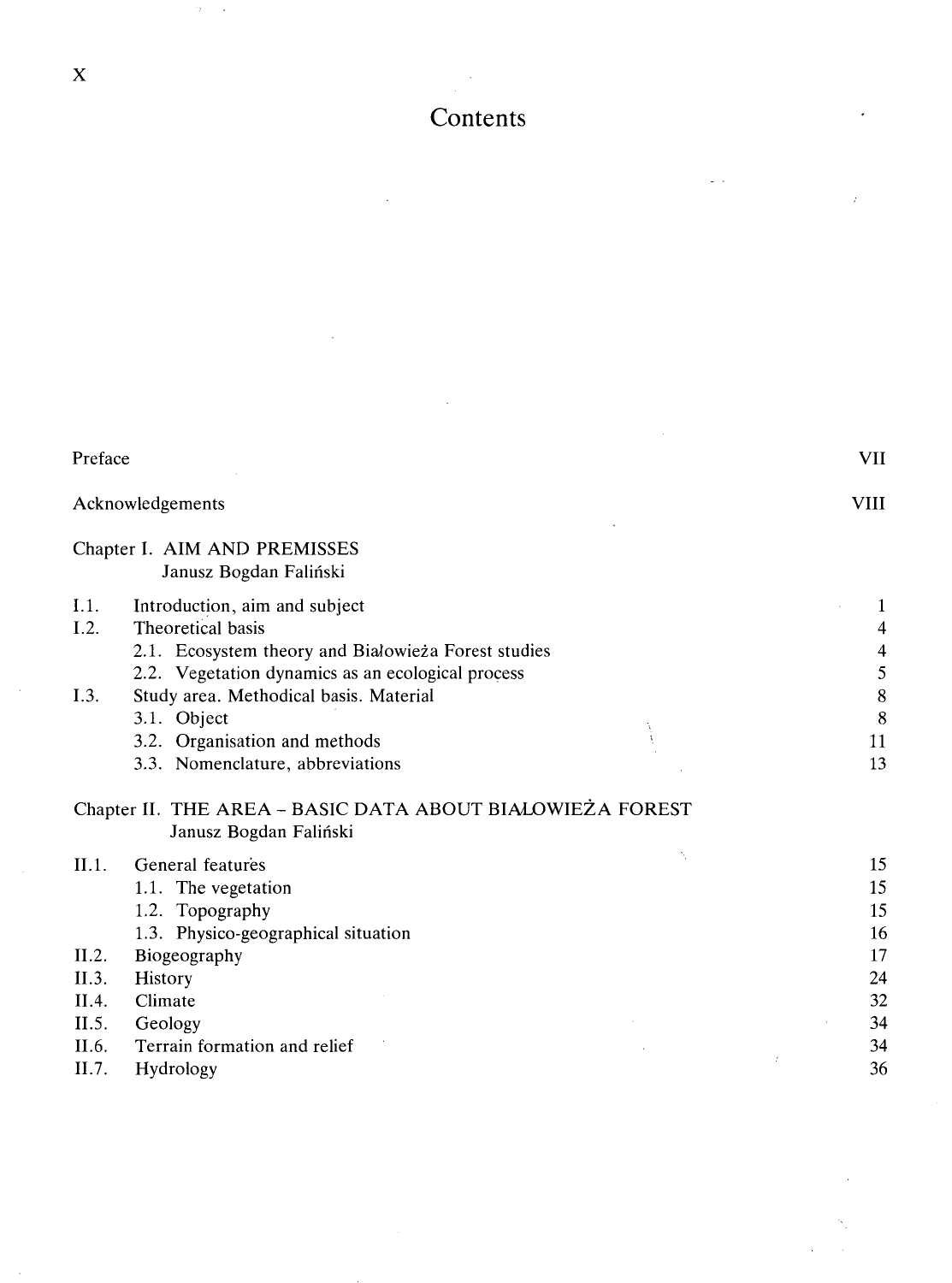Chapter III. GEOBOTANY

 $\ddot{\phantom{a}}$ 

 $\hat{\mathcal{A}}$ 

Υ.  $\sim$ 

 $\hat{g}$ 

Janusz Bogdan Falinski

| III.1. | The flora                                                                                    | 39  |
|--------|----------------------------------------------------------------------------------------------|-----|
|        | 1.1. Statistics and general characteristic of the flora                                      | 39  |
|        | 1.2. Participation of trees, shrubs and undershrubs                                          | 42  |
|        | 1.3. Geographical characteristic of the flora                                                | 46  |
|        | 1.4. The flora of the Białowieża Forest against the background of that of the adjacent areas | 48  |
| III.2. | Forest building trees and tree stands                                                        | 51  |
|        | 2.1. Habit, age and dimensions of Białowieża Forest trees                                    | 51  |
|        | 2.2. Review of tree species                                                                  | 52  |
|        | 2.2.1. The spruce (Picea abies)                                                              | 52  |
|        | 2.2.2. Scotch pine (Pinus sylvestris)                                                        | 58  |
|        | 2.2.3. The fir (Abies alba) and the yew (Taxus baccata)                                      | 59  |
|        | 2.2.4. Oaks (Quercus petraea and Quercus robur)                                              | 61  |
|        | 2.2.5. The linden (Tilia cordata), maple (Acer platanoides) and hornbeam (Carpinus           |     |
|        | betulus)                                                                                     | 62  |
|        | 2.2.6. The elms (Ulmus glabra, U. minor, U. laevis)                                          | 64  |
|        | 2.2.7. The ash (Fraxinus excelsior) and alder (Alnus glutinosa)                              | 68  |
|        | 2.2.8. The aspen (Populus tremula) and birches (Betula pendula, B. pubescens, B.             |     |
|        | carpatica)                                                                                   | 68  |
|        | 2.2.9. The willows (Salix sp. div.)                                                          | 69  |
|        | 2.3. Structure of the forest stands                                                          | 70  |
|        | 2.4. Age and origin of forest stands                                                         | 71  |
|        | 2.5. Stand growth increment                                                                  | 73  |
|        | 2.6. Popular names of the forest types                                                       | 73  |
| III.3. | Forest vegetation                                                                            | 74  |
|        | 3.1. Deciduous forests (class: Querco-Fagetea)                                               | 76  |
|        | 3.1.1. General characteristics                                                               | 76  |
|        | 3.1.2. Mesophilous deciduous oak-linden-hornbeam forest (Tilio-Carpinetum)                   | 76  |
|        | 3.1.3. Streamside alder-ash forest (Circaeo-Alnetum) and riverside ash-elm forest            |     |
|        | (Ficario-Ulmetum)                                                                            | 82  |
|        | 3.1.4. Thermophilous oak forest (Potentillo albae-Quercetum)                                 | 87  |
|        | 3.2. Coniferous forests (class: Vaccinio Piceetea)                                           | 89  |
|        | 3.2.1. General characteristics                                                               | 89  |
|        | 3.2.2. Meso-oligotrophic mixed forest (Pino-Quercetum)                                       | 89  |
|        | 3.2.3. Spruce forest (Querco-Piceetum and Sphagno-Piceetum)                                  | 91  |
|        | 3.2.4. Fresh pine forest (Peucedano-Pinetum) and other pine forests on mineral habitats      | 92  |
|        | 3.2.5. Bog pine forest (Vaccinio uliginosi-Pinetum) and forest raised bog (Sphagnetum        |     |
|        | medio-rubelli pinetosum)                                                                     | 95  |
|        | 3.3. Bog forest and bush (class: Alnetea glutinosae)                                         | 96  |
|        | 3.3.1. General characteristics                                                               | 96  |
|        | 3.3.2. Black alder bog forest (Carici elongatae-Alnetum)                                     | 97  |
|        | 3.3.3. Willow bog bush (Salicetum pentandro-cinereae)                                        | 99  |
|        | 3.3.4. Low birch bush (Salici-Betuletum humilis)                                             | 100 |
|        | 3.3.5. Bog oak forest (Carici elongatae-Quercetum)                                           | 101 |
|        | 3.4. Flood-plain alluvial willow forests and bush (class: Salicetea purpureae)               | 103 |
|        |                                                                                              |     |

 $\hat{\rho}_{\rm{max}}$ 

 $\frac{1}{2}$ 

 $\mathcal{N}_\mu$ 

 $\overline{a}$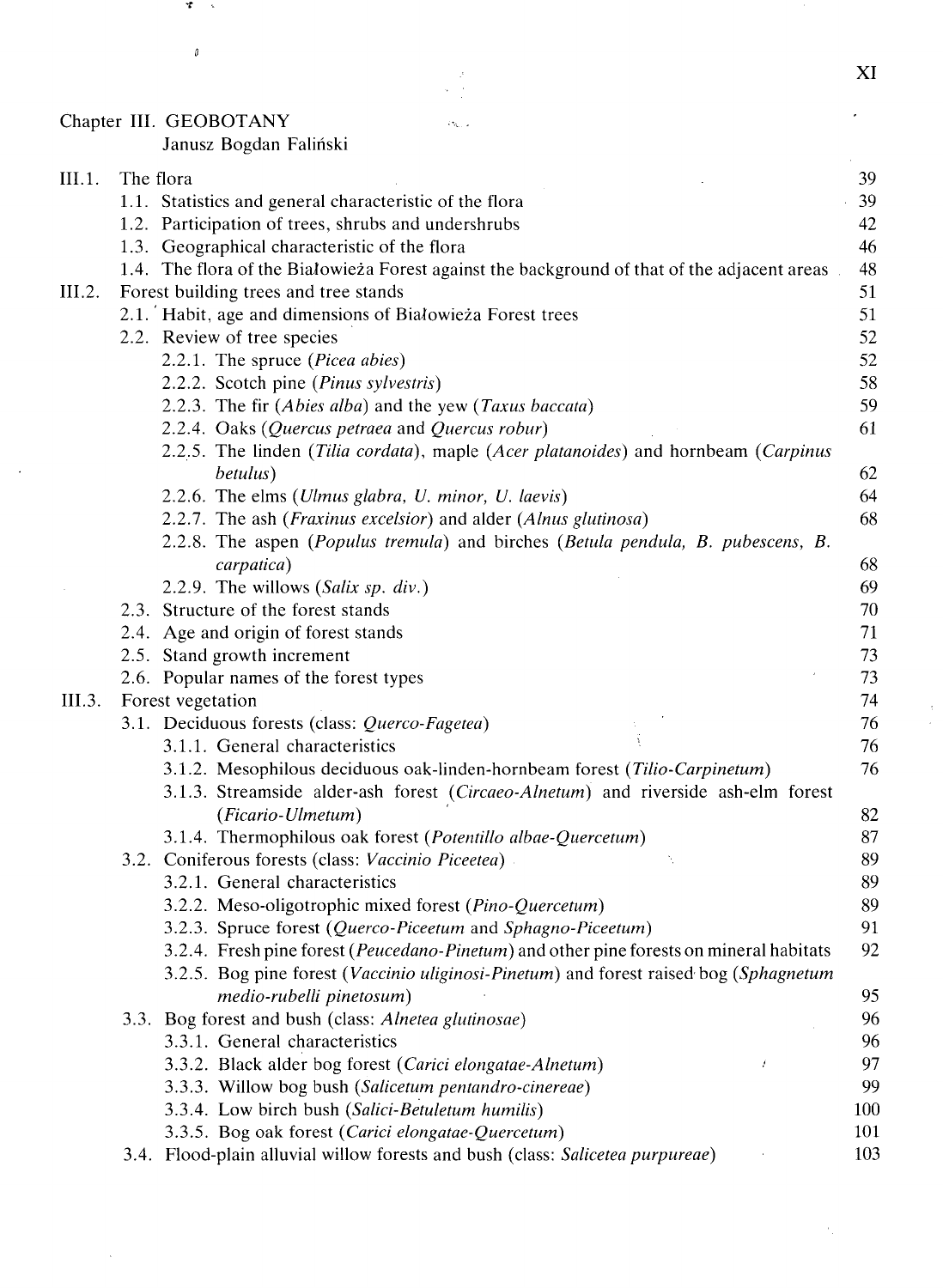| ۰.<br>۰. |
|----------|

 $\mathcal{A}^{(1)}$ 

 $\mathcal{T}=\mathcal{S}$ 

 $\int$ 

| XII    |                                                                                                           |     |
|--------|-----------------------------------------------------------------------------------------------------------|-----|
| III.4. | Natural and anthropogenic non-forest vegetation                                                           | 104 |
|        | 4.1. General remarks                                                                                      | 104 |
|        | 4.2. Water plant communities (Lemnetea, Potametea)                                                        | 104 |
|        | 4.3. Ephemeral silt communities (Bidention, Chenopodion fluviatile, Nanocyperion)                         | 104 |
|        | 4.4. Forest edge herbaceous communities (Alliarion, Geranion sanguinei)                                   | 105 |
|        | 4.5. Reed swamp communities (Phragmitetea)                                                                | 105 |
|        | 4.6. Communities of meadows and pastures                                                                  | 106 |
|        | 4.7. Clearing communities                                                                                 | 107 |
|        | 4.8. Plant communities of forest roads (Plantaginetea)                                                    | 107 |
|        | 4.9. Trampling-resistant communities from dirt roads, squares and yards in settlements<br>(Plantaginetea) | 108 |
|        | 4.10. Ruderal communities along railway tracks (Sisymbrion, Onopordion)                                   | 108 |
|        | 4.11. Ruderal communities in settlements (Eu-Arction, Sisymbrion, Onopordion)                             | 109 |
|        | 4.12. Weed communities in garden and field crops                                                          | 109 |
|        | 4.13. Pioneering vegetation in artificial pits                                                            | 111 |
|        |                                                                                                           |     |
|        | Chapter IV. MAJOR NATURAL FACTORS DIFFERENTIATING THE FOREST                                              |     |
|        | ENVIRONMENT AND LANDSCAPE                                                                                 |     |
|        | Janusz Bogdan Faliński                                                                                    |     |
| IV.1.  | General introduction                                                                                      | 113 |
| IV.2.  | Soils in relation to forest vegetation differentiation                                                    | 114 |
|        | 2.1. Soil-forming factors                                                                                 | 114 |
|        | 2.2. Soil water types and the water balance                                                               | 114 |
|        | 2.3. Morphological-genetic soil types                                                                     | 120 |
|        | 2.4. Relation between soil type and the vegetation                                                        | 122 |
| IV.3.  | Ground frost and snow cover as ecoclimatic factors                                                        | 125 |
|        | 3.1. Introduction. Material<br>À                                                                          | 125 |
|        | 3.2. Spring and autumn ground frost                                                                       | 125 |
|        | 3.3. The snow cover                                                                                       | 127 |
|        | 3.4. The nature of ground freezing                                                                        | 127 |
|        | 3.5. Modifications of forest vegetation under the influence of some ecoclimatic factors                   | 129 |
| IV.4.  | The transition zone (ecotone) and its synchorological and syndynamic aspects                              | 131 |
|        | 4.1. Introduction<br>N                                                                                    | 131 |
|        | 4.2. Methodical basis                                                                                     | 132 |
|        | 4.3. Frequency of contacts between forest communities                                                     | 132 |
|        | 4.4. Width of the transition zone and sharp outline of boundaries                                         | 133 |
|        | 4.5. Nature of floristic-phytosociological changes in the transition zone                                 | 133 |
|        | 4.6. Factors associated with spatial vegetation changes                                                   | 142 |
|        | 4.7. Seasonal vegetation dynamics in the transition zone                                                  | 143 |
|        | 4.8. Recapitulation                                                                                       | 145 |
| IV.5.  | Uprooting of trees (tree saltation)                                                                       | 145 |
|        | 5.1. Introduction                                                                                         | 145 |
|        | 5.2. Characteristic of the phenomenon                                                                     | 147 |
|        | 5.3. Balance of wood volume from windfall and snag                                                        | 150 |
|        | 5.4. Problems of permanence of tree stands                                                                | 150 |
|        | 5.5. Windfall and deadfall as factors in the transformation of the forest biotope                         | 151 |
|        |                                                                                                           |     |

 $\mathcal{L}^{\text{max}}_{\text{max}}$  ,  $\mathcal{L}^{\text{max}}_{\text{max}}$ 

 $\label{eq:2} \frac{1}{2} \int_{\mathbb{R}^3} \frac{1}{\sqrt{2}} \, \mathrm{d} \xi \, \mathrm{d} \xi$ 

 $\mathbf{S}_{\mathbf{p},\mathbf{q}}$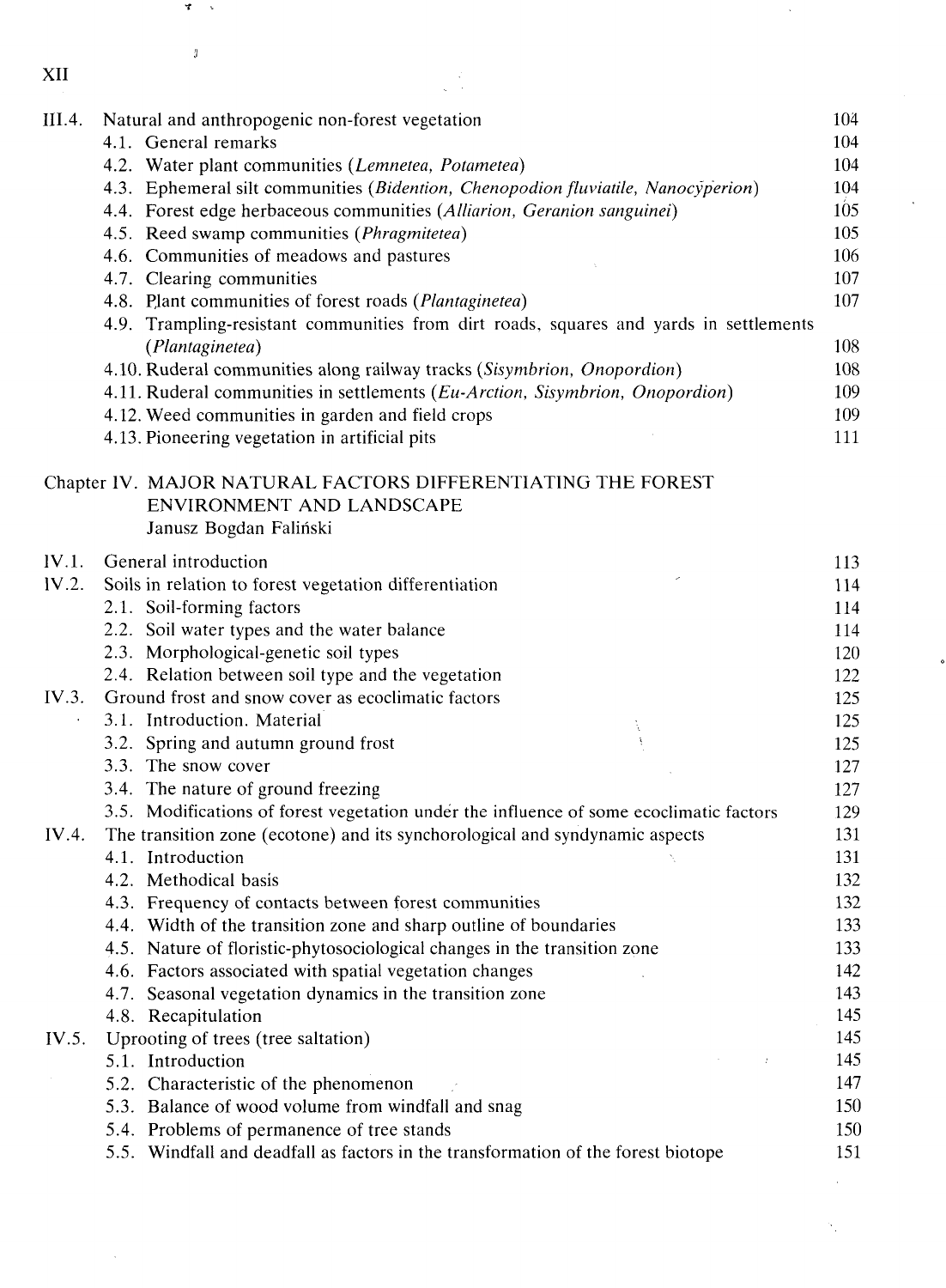|       |                                                                                                                                                 | XIII        |
|-------|-------------------------------------------------------------------------------------------------------------------------------------------------|-------------|
|       | 5.6. Uprooting of trees as a factor initiating succession towards bog ecosystems                                                                | $\cdot$ 153 |
|       | 5.7. Uprooting of trees as a factor shaping the edges of raised bog                                                                             | 157         |
|       | 5.8. Recapitulation                                                                                                                             | 161         |
| IV.6. | Impact of herbivorous animals on vegetation structure and dynamics                                                                              | 161         |
|       | 6.1. Introduction                                                                                                                               | 161         |
|       | 6.2. Herbivorous mammal species and their influence on vegetation                                                                               | 162         |
|       | 6.2.1. Historical data                                                                                                                          | 162         |
|       | 6.2.2. The European bison (Bison bonasus)                                                                                                       | 163         |
|       | 6.2.3. Red deer (Cervus elaphus) and roedeer (Capreolus capreolus)                                                                              | 169         |
|       | 6.2.4. The wild boar (Sus scrofa)                                                                                                               | 170         |
|       | 6.2.5. Rodents (Rodentia)                                                                                                                       | 183         |
|       | 6.3. Discussion: Selected aspects of the impact of herbivores on the vegetation                                                                 | 188         |
|       | 6.3.1. Seasonal variability of the activity of herbivores                                                                                       | 188         |
|       | 6.3.2. Influence of browsing on the habitus of woody species<br>6.3.3. Influence of extent and way of woody food obtention on the structure and | 188         |
|       | dynamics of the vegetation                                                                                                                      | 189         |
|       | 6.3.4. Food preferences of herbivorous animals and the stability of the species composi-                                                        |             |
|       | tion and structure of the phytocenosis                                                                                                          | 193         |
|       | 6.4. Conclusions                                                                                                                                | 195         |
|       |                                                                                                                                                 |             |
|       | Chapter V. FLUCTUATION, REGENERATION AND SUCCESSION IN FOREST<br>COMMUNITIES UNDER NATURAL CONDITIONS                                           |             |
|       | Janusz Bogdan Faliński                                                                                                                          |             |
| V.I.  | General introduction                                                                                                                            | 201         |
| V.2.  | Regression of thermophilous oak forest                                                                                                          | 201         |
|       | 2.1. Introduction                                                                                                                               | 201         |
|       | 2.2. Methods                                                                                                                                    | 203         |
|       | 2.3. Comparison of the stand structures                                                                                                         | 205         |
|       | 2.4. Changes of the species composition and the distribution of plants                                                                          | 207         |
|       | 2.5. Invasion of hornbeam and hornbeam forest species                                                                                           | 210<br>210  |
|       | 2.6. Age of the regression process<br>2.7. Causes and course of regression                                                                      | 210         |
|       | 2.8. Genesis of thermophilous oak forest and the nature of its contemporary transformations                                                     | 213         |
| V.3.  | Field layer regeneration in pine forest (Peucedano-Pinetum) after ground fire                                                                   | 213         |
| V.4.  | Tree stand dynamics in Pino-Quercetum and Tilio-Carpinetum communities                                                                          | 217         |
|       | 4.1 Methods                                                                                                                                     | 217         |
|       | 4.2. Species composition of the tree stand in the Pino-Quercetum and the Tilio-Carpinetum                                                       |             |
|       | and its changes in the period 1936–1969                                                                                                         | 220         |
|       | 4.3. Influence of self-thinning processes and growing of trees on the specific composition and                                                  |             |
|       | d.b.h. basal area in the stands                                                                                                                 | 221         |
|       | 4.4. Changes in the layered structure                                                                                                           | 221         |
|       | 4.5. Natural regeneration                                                                                                                       | 221         |
|       | 4.5.1. Production of tree diaspores                                                                                                             | 221         |
|       | 4.5.2. Extent of selfseeding                                                                                                                    | 222         |
|       | 4.5.3. Durability of the snow cover as a factor influencing the abundance of seedlings                                                          | 224         |
|       | 4.5.4. Relation between natural regeneration and the composition of the parent stand                                                            | 224         |
|       |                                                                                                                                                 |             |

 $\pmb{\tau}$  $\sim$ 

 $\bar{\theta}$ 

 $\sim 10^{-10}$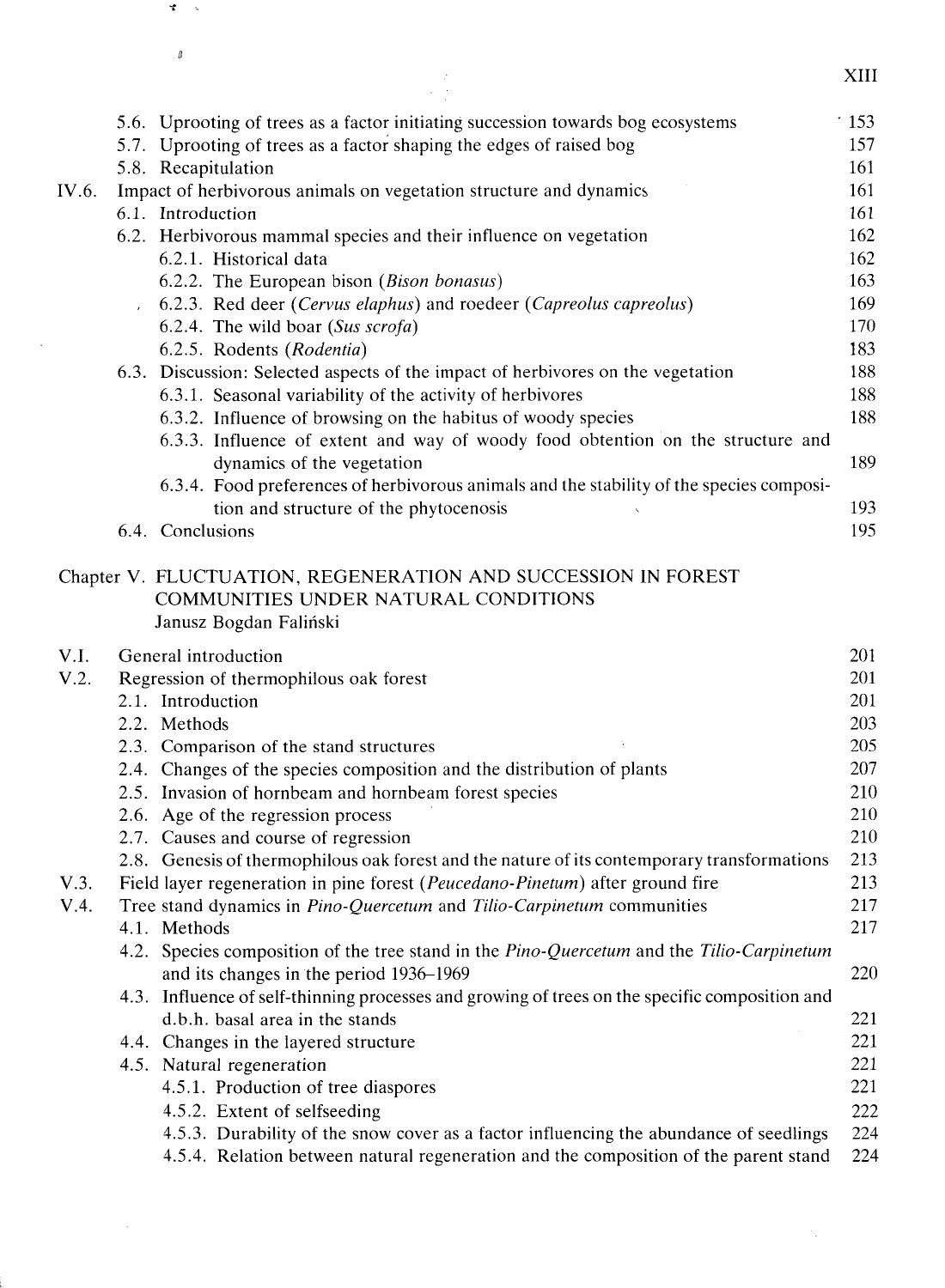|       | 4.5.5. Relation between natural regeneration and the situation of the parent trees.          |     |
|-------|----------------------------------------------------------------------------------------------|-----|
|       | Influence of light conditions on the forest floor                                            | 224 |
|       | 4.6. Discussion                                                                              | 227 |
|       | 4.6.1. Influence of regeneration on the spatial structure of the stand                       | 227 |
|       | 4.6.2. Tendency in the development of stands                                                 | 228 |
| V.5.  | Permanence of species composition and repeatability of seasonal rhythms in a many-years      |     |
|       | cycle as indicator of stability (homeostasis) of forest communities                          | 228 |
|       | 5.1. Methods                                                                                 | 228 |
|       | 5.2. The original situation                                                                  | 229 |
|       | 5.3. Changes in the number of species in the herb layer                                      | 229 |
| ٠     | 5.4. Permanence of the species composition                                                   | 230 |
|       | 5.5. Number of species reaching the reproduction phase in the communities considered         | 237 |
|       | 5.6. Frequency of generative reproduction and behaviour of species in time                   | 238 |
|       | 5.7. Repeatability of seasonal rhythms                                                       | 242 |
|       | 5.8. Recapitulation                                                                          | 243 |
| V.6.  | Changes in the species composition and structure of the main forest and brush communities    | 244 |
|       | 6.1. Methodical remarks                                                                      | 244 |
|       | 6.2. Circaeo-Alnetum                                                                         | 244 |
|       | 6.3. Carici elongatae-Alnetum                                                                | 224 |
|       | 6.4. Salicetum pentandro-cinereae                                                            | 248 |
|       | 6.5. Querco-Piceetum                                                                         | 250 |
|       | 6.6. Pino-Quercetum                                                                          | 250 |
|       | 6.7. Peucedano-Pinetum                                                                       | 251 |
|       | 6.8. Sphagnetum medio-rubelli and Vaccinio uliginosi-Pinetum                                 | 254 |
| V.7.  | State and dynamic tendencies of forest communities                                           | 256 |
|       | 7.1. Prevailing processes and state of forest communities                                    | 256 |
|       | 7.2. Spatial picture of dynamic tendencies in forest communities in a landscape dominated by |     |
|       | forest of primary origin                                                                     | 260 |
|       | Chapter VI. SEASONAL DYNAMICS OF FOREST COMMUNITIES                                          |     |
|       | Krystyna Falińska                                                                            |     |
| VI.1. | Introduction                                                                                 | 265 |
| VI.2. | Phenological characteristics of forest and brush communities                                 | 265 |
|       | 2.1. Sphagnetum medio-rubelli pinetosum                                                      | 265 |
|       | 2.2. Vaccinio uliginosi-Pinetum                                                              | 266 |
|       | 2.3. Querco-Piceetum                                                                         | 269 |
|       | 2.4. Peucedano-Pinetum                                                                       | 271 |
|       | 2.5. Pino-Quercetum                                                                          | 272 |
|       | 2.6. Tilio-Carpinetum typicum                                                                | 274 |
|       | 2.7. Tilio-Carpinetum stachyetosum                                                           | 277 |
|       | 2.8. Circaeo-Alnetum                                                                         | 278 |
|       | 2.9. Carici elongatae-Alnetum                                                                | 283 |
|       | 2.10. Salicetum pentandro-cinereae                                                           | 286 |
| VI.3. | Synphenological analysis                                                                     | 288 |
|       | 3.1. Seasonal rhythm of flowering and fruiting                                               | 288 |
|       | 3.1.1. Flowering rhythm                                                                      | 288 |
|       |                                                                                              |     |

 $\frac{1}{2}$ 

XIV

 $\bar{y}$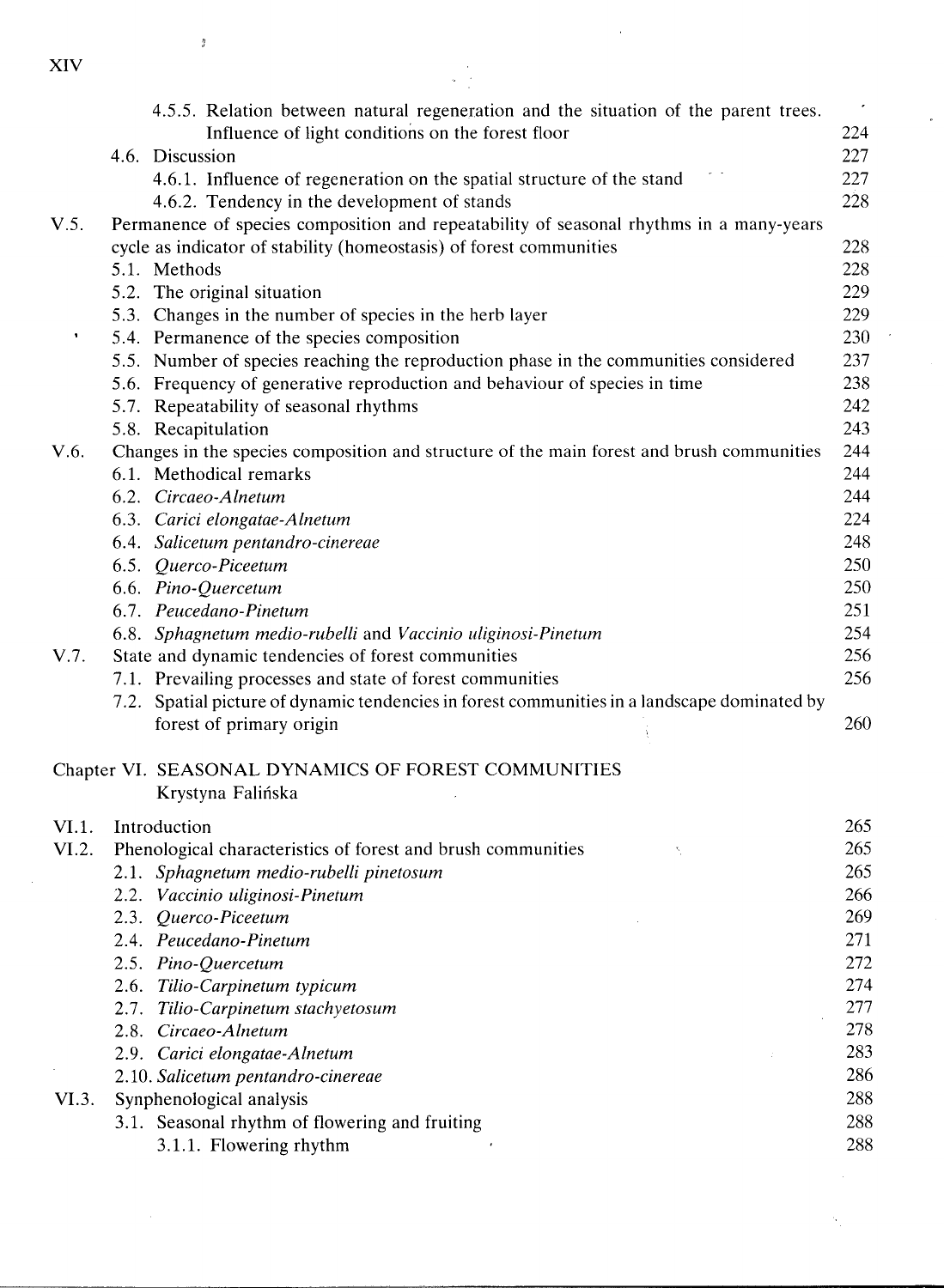XV  $3.1.2.$  Fruiting rhythm  $291$ 3.1.3. Phenological similarity between the forest communities - Interpretation of similarity dendrites 295 3.2. Analysis of synthetic phenological spectra 297 3.2.1. Basis for analysis '297 3.2.2. The vegetation period 297 3.2.3. Differences in the degree of intensity of herb layer communities development 298 3.2.4. Seasonal herb layer development - maxima and minima 298 3.3., Seasonal colour variation in forest communities 299 3.3.1. Colour aspects 299 3.3.2. Flower colour analysis 299 3.3.3. Seasonal rhythms of flowering of forest communities herb layer and colour aspects 299 3.3.4. Seasonal variability of herb layer colours 300 VI.4. Floristic-ecological analysis of seasonal dynamics of forest communities 301 4.1. Phenological plasticity of herb layer species and the ecological-phytosociological differentiation of forest communities 301 4.2. Correlation of seasonal rhythms of the herb layer with some selected ecological factors 302 4.3. Parallelism between phenological differentiation and floristic-ecological differentiation of forest communities 302 VI.5. Phytophenological seasons in the forest communities of the Bialowieza Forest 304 5.1. Basis for distinguishing phenological seasons 304 5.2. Phytophenological seasons in forest and brush communities 304 Chapter VII. DYNAMICS AND STRUCTURE OF PLANT POPULATIONS IN FOREST ECOSYSTEMS Krystyna Falińska VII.1. The notion of cenopopulations and the basis for their distinction  $\frac{307}{307}$ VII.2. Phenological individuality of cenopopulations 309

VII.3. Reproductive strategy of perennial herbaceous plant populations in forest ecosystems 315 3.1. Reproductive effectiveness 315 3.2. Generative and vegetative reproduction of herbaceous plant populations 317 3.2.1. Generative reproduction 317 3.2.2. Vegetative reproduction 320 3.3. Types of reproductive strategy in perennial herbaceous plant populations 320 VII.4. Estimation of potential reproduction of forest phytocenoses 324 4.1. Total diaspore production 324 4.2. Variability in time and space of generative diaspore production 325 4.3. Phytosociological-ecological differentiation of the *Tilio-Carpinetum* and reproductive optimum of some species populations 325 VII.5. Plant populations in stabilised forest ecosystems 326 VII.6. Plant populations in the ecotones between forest ecosystems **•** 332 6.1. Ecotone and plant populations 332 6.2. Plant populations in various types of ecotones 333 6.2.1. Ecotone between ecosystems with similar ecological-phytosociological conditions 334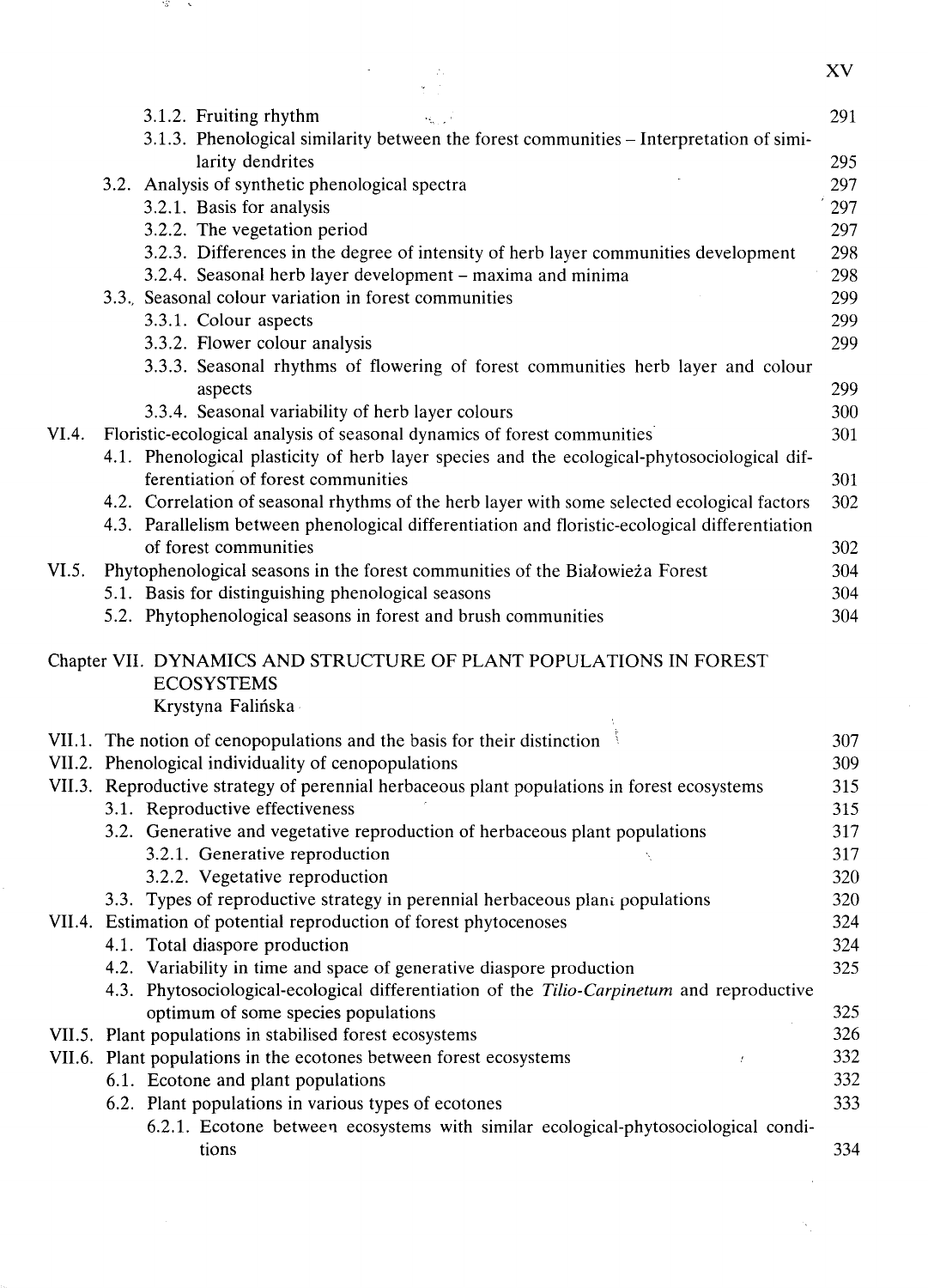**T** 5

 $\frac{1}{3}$ 

|  | 6.2.2. Ecotone between ecosystems with a high ecological-phytosociological diversity                                                                                       | 334 |
|--|----------------------------------------------------------------------------------------------------------------------------------------------------------------------------|-----|
|  | 6.2.3. Ecotone between ecosystems: forest – meadow                                                                                                                         | 335 |
|  | 6.3. Modification of populations in ecotones                                                                                                                               | 335 |
|  | 6.3.1. Reproduction                                                                                                                                                        | 336 |
|  | 6.3.2. Size and habit of plants                                                                                                                                            | 336 |
|  | 6.4. Types of contacts of the cenopopulations. The effect of contact                                                                                                       | 336 |
|  | VII.7. Population structure of forest communities                                                                                                                          | 340 |
|  | 7.1. Spatial organisation of the herb layer                                                                                                                                | 340 |
|  | 7.2. Population mechanisms responsible for the spatial structure of the herb layer                                                                                         | 342 |
|  | 7.2.1. Age structure                                                                                                                                                       | 342 |
|  | 7.2.2. Contiguity as effect of vegetative reproduction and development of polycorms                                                                                        | 344 |
|  | Chapter VIII. BEHAVIOUR OF NATURAL FOREST UNDER MAN'S ACTIVITY.                                                                                                            |     |
|  | SYNANTHROPISATION OF THE PLANT COVER                                                                                                                                       |     |
|  | Janusz Bogdan Faliński                                                                                                                                                     |     |
|  | VIII.1. Introduction. The notion of synanthropisation                                                                                                                      | 347 |
|  | VIII.2. Factors of synanthropisation                                                                                                                                       | 348 |
|  | 2.1. Early mediaeval burying grounds with tumuli as an example of the selective influence of                                                                               |     |
|  | man in the distant past on forest ecosystems                                                                                                                               | 348 |
|  | 2.1.1. Introduction                                                                                                                                                        | 348 |
|  | 2.1.2. Distribution and size of burying grounds with tumuli                                                                                                                | 349 |
|  | 2.1.3. The occurence of burying grounds with tumuli and the natural differentiation of                                                                                     |     |
|  | the forest vegetation                                                                                                                                                      | 350 |
|  | 2.1.4. Differentiation of forest environment and ecological optimum for settlement<br>2.1.5. The tree saltation hypothesis concerning the establishment of burying grounds | 352 |
|  | with tumuli                                                                                                                                                                | 355 |
|  | 2.1.6. Recapitulation                                                                                                                                                      | 356 |
|  | 2.2. Gathering                                                                                                                                                             | 356 |
|  | 2.3. Trampling as the simplest and oldest anthropogenic factor influencing the vegetation                                                                                  | 357 |
|  | 2.4. Roads as migration routes of synanthropic plants and as habitats of secondary an-                                                                                     |     |
|  | thropogenic plant communities                                                                                                                                              | 363 |
|  | 2.5. Primitive chemical wood industry as factor disturbing the forest stand structure                                                                                      | 365 |
|  | 2.6. Colonisation and agriculture as main causes of the shrinking of the surface area of forest                                                                            | 368 |
|  | 2.7. Hunting and other forms of natural management                                                                                                                         | 372 |
|  | 2.8. Forest management                                                                                                                                                     | 373 |
|  | VIII.3. History of anthropogenic changes in the plant cover of the Białowieża Primeval Forest                                                                              | 377 |
|  | 3.1. Sources and reconstruction method                                                                                                                                     | 377 |
|  | 3.2. Period 1: up to the 10th century                                                                                                                                      | 378 |
|  | 3.3. Period 2: from the end of the 10th century to the mid 16th century                                                                                                    | 378 |
|  | 3.4. Period 3: from the 16th century to 1888                                                                                                                               | 378 |
|  | 3.5. Period 4: from 1888 to 1915<br>$\boldsymbol{I}$                                                                                                                       | 379 |
|  | 3.6. Period 5: from 1915 to 1930                                                                                                                                           | 380 |
|  | 3.7. Period 6: from 1930 to 1960                                                                                                                                           | 380 |
|  | 3.8. Period 7: from 1960 to the present                                                                                                                                    | 381 |
|  | VIII.4. Some selected phenomena                                                                                                                                            | 382 |
|  | 4.1. Neophytism in the plant cover of the Białowieża Forest                                                                                                                | 382 |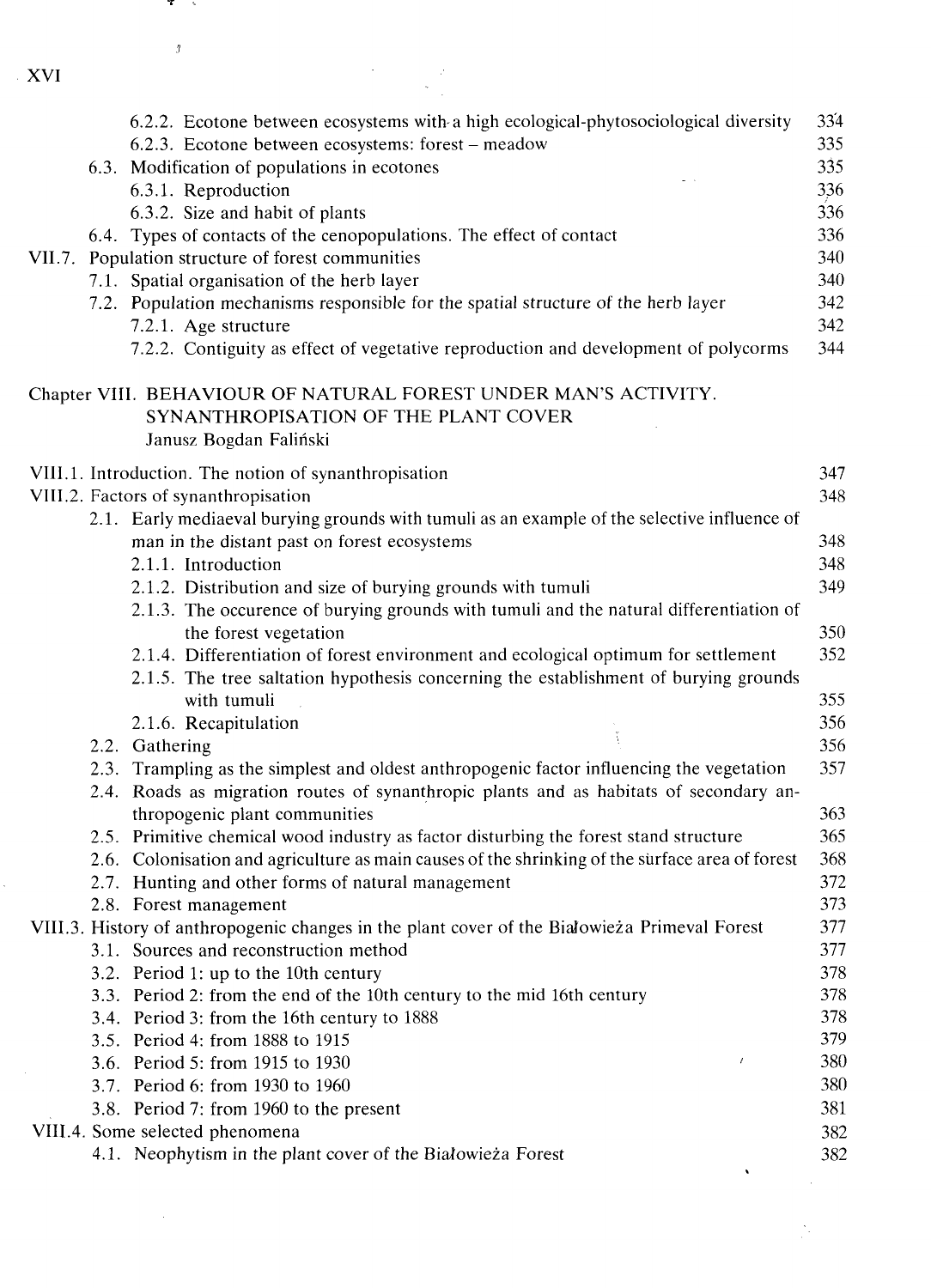|       |          | Ĵ                                                                                                                    | XVII |
|-------|----------|----------------------------------------------------------------------------------------------------------------------|------|
|       |          |                                                                                                                      |      |
|       |          | 4.1.1. Problem. Aim of study<br>ns.                                                                                  | 382  |
|       |          | 4.1.2. Methods                                                                                                       | 383  |
|       |          | 4.1.3. Characteristics of neophytism in the Białowieża Forest                                                        | 385  |
|       |          | 4.1.4. The role of neophytes in the herb layer of forest communities and their effects on                            |      |
|       |          | the other components                                                                                                 | 388  |
|       |          | 4.1.4.1. Results of comparative studies                                                                              | 388  |
|       |          | 4.1.4.2. Results of experimental studies                                                                             | 390  |
|       |          | 4.1.5. Discussion and recapitulation                                                                                 | 393  |
|       |          | 4.2. Permanence of forest relicts in the agricultural landscape                                                      | 395  |
|       |          | 4.3. Fate of forest species after permanent total annihilation of forest biocenoses                                  | 396  |
|       |          | 4.4. Syngenesis of scrub communities (order <i>Prunetalia</i> ) on forest edges and along lanes in                   |      |
|       |          | fields                                                                                                               | 400  |
|       |          | 4.5. Most recent transformations of anthropogenic vegetation                                                         | 402  |
|       |          | VIII.5. Relations between anthropogenic vegetation and habitats of definite forest communities                       | 408  |
|       |          | VIII.6. Changes in the abiotic environment                                                                           | 413  |
|       |          | VIII.7. Tentative balance and generalisation                                                                         | 414  |
|       |          | 7.1. Surface balance of deforestation consequences                                                                   | 414  |
|       |          | 7.2. Changes in the surface area of the main forest communities                                                      | 414  |
|       |          | 7.3. Changes in the distribution of the flora and plant communities                                                  | 416  |
|       |          | 7.4. Level of plant cover synanthropisation in the Białowieża Forest                                                 | 416  |
|       |          | 7.4.1. Synanthropisation as a phenomenon in time. Steps of synanthropisation                                         | 416  |
|       |          | 7.4.2. Distribution and range of synanthropisation processes in the Białowieża Forest                                | 417  |
|       |          | 7.5. Synanthropisation of the Białowieża Forest and other larger forest areas in north-eastern                       |      |
|       |          | Poland                                                                                                               | 421  |
|       |          | 7.6. Factors limiting synanthropisation of the Białowieża Forest                                                     | 421  |
|       |          | Chapter IX. SPONTANEOUS RETURN OF FOREST ONTO ONCE CLEARED AREAS -<br>SECONDARY SUCCESSION<br>Janusz Bogdan Faliński |      |
|       |          |                                                                                                                      |      |
| IX.1. |          | Introduction                                                                                                         | 423  |
| IX.2. | habitats | Examples of spontaneous changes in vegetation on anthropogenic terrain forms and secondary                           | 424  |
|       |          | 2.1. Development of <i>Echio-Melilotetum</i> on the surface of a railway embankment after                            |      |
|       |          | interruption of weed control                                                                                         | 424  |
|       |          | 2.2. Formation and regression of Leersio-Bidentetum on silt from the bottom of a water                               |      |
|       |          | reservoir                                                                                                            | 425  |
|       |          | 2.3. Vegetation on charcoal piles                                                                                    | 430  |
| IX.3. |          | Secondary succession in a mesotrophic oak-linden-hornbeam forest habitat                                             | 433  |
|       |          | 3.1. Methods                                                                                                         | 433  |
|       |          | 3.2. Formal-statistical analysis and characteristic of the transformations                                           | 436  |
|       |          | 3.3. Floristic-structural analysis and characteristic of transformations                                             | 436  |
|       |          | 3.3.1. Participation of annual species                                                                               | 436  |
|       |          | 3.3.2. Participation of perennial species and the dominance structure                                                | 439  |
|       |          | 3.4. Appearance and participation of seedlings of woody species                                                      | 441  |
|       |          | 3.5. Changes in the participation of native and foreign species during succession                                    | 442  |
|       |          | 3.6. Discussion and conclusions                                                                                      | 443  |
|       |          |                                                                                                                      |      |

 $\mathcal{R}$  $\sim$ 

 $\mathcal{A}^{(1)}$ 

 $N_{\rm{BH}}$ 

 $\sim 10^{-10}$